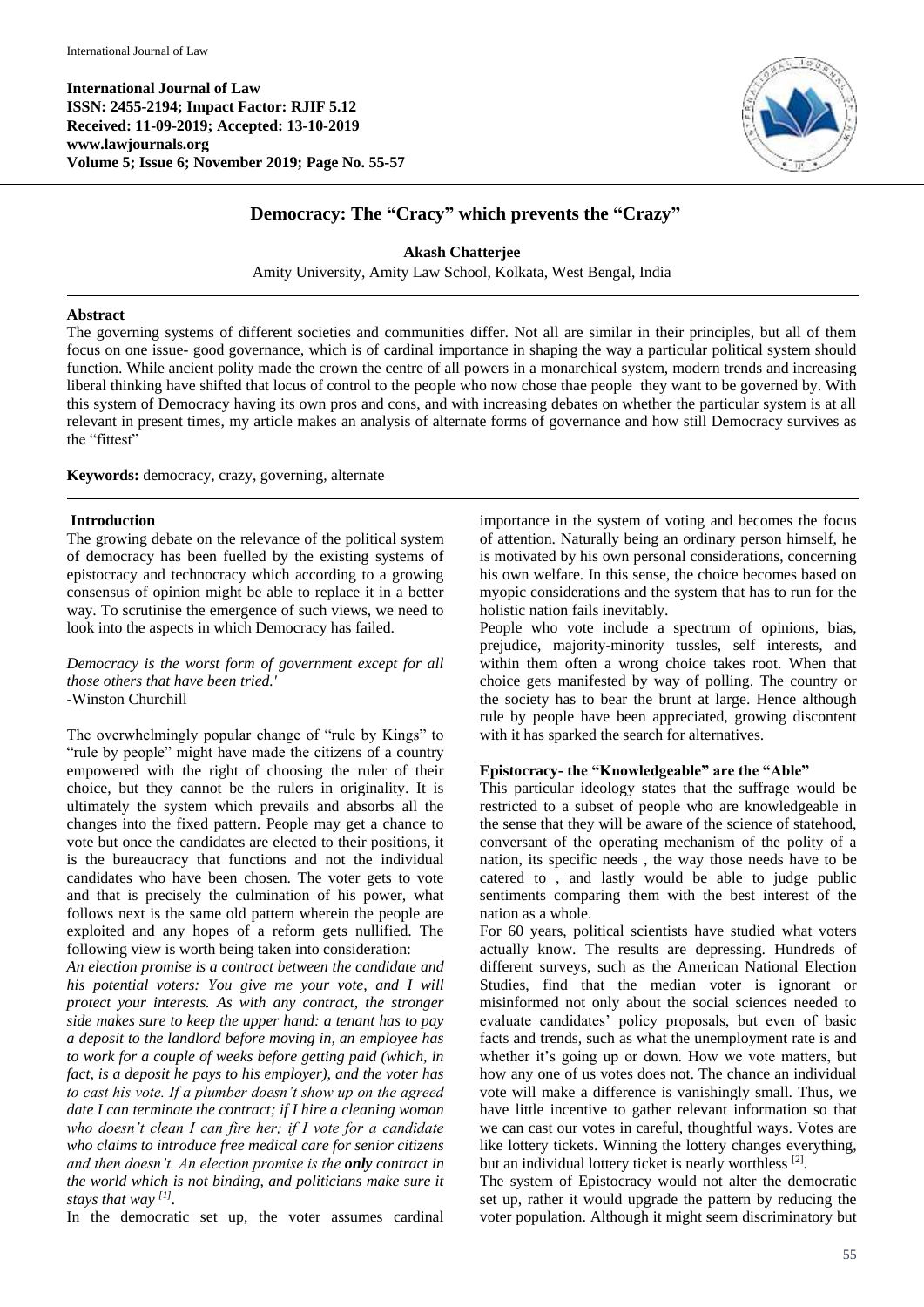it would be a refined subset of voters- people conversant with the system and having the ability to comprehend which policies and what candidates could take the country forward. Elections in this system would not be a mere lottery, at which any person can give a try, but a reasonable understanding of the beneficial aspects of an election. The polling process should not merely be a competition among candidates to secure their seats or portfolios, but it should be a judicious choice of which policies to be implemented, the expansion of government machinery, ways to bring about better social justice and demanding of such administrative and legislative provisions that a particular country is in dire need of. The quotient of knowledge or "knowing" comes to the fore in this case when the decision concerning the country needs to be a wise and informed one and not one motivated by a poor understanding of the system. The instances of criminals, incompetent persons, holding elected offices are due to the fact that their voting base or rather their vote banks comprise of people unable to think on broader lines.

One of the principal propositions in this case includes a test or an examination to be conducted to assess the voting capability of the voters and to test their knowledge of the system. In this way there can be a set of people who would qualify each time as voters and would make an informed choice for the country as well.The question that epistocracy poses is: why don't we discriminate on the basis of knowledge? What's so special about letting everyone take part? Behind it lies the intuitively appealing thought that, instead of living with our mistakes, we should do everything in our power to prevent them in the first place – then it wouldn't matter who has to take responsibility [3].

#### **Technocracy – The "Cracy" full of "Skilful"**

A technocracy is an ideology or form of government wherein decision-makers are chosen for office based on their technical expertise and background. A technocracy differs from a traditional democracy in that individuals elected to a leadership role are chosen through a process that emphasizes their relevant skills and proven performance, as opposed to whether or not they fit the majority interests of a popular vote [4] .

Consequently the people possessing such technical knowhow are called Technocrats. The most important question which Technocracy has put up is about the expertise of a governing regime  $-$  the basic need of any Government is to discharge the principal functions concerning the country , be it economic, social , political or educational to name a few. However if the appointed people do not possess such qualifications and cling on to their offices nevertheless, the efficacy of functioning would be quite naturally disrupted. The administrative machinery of any country wants its portfolio holders to give the accurate solutions to the most complicated problems. Challenges include;

A Depression in the Economy that needs a skilful economist to shape the plans and strategies to combat the situation,

A social dispute between the majority-minority counterparts, or a religious tussle between communities that needs to be controlled by trained social scientists adept in their jobs,

Or even an educational plan or a medical plan requiring implementation by skilled technocrats in medicine or scholars to understand the situation and carry on the administration accordingly.

### **Instances**

1. In November 2011, Greek democracy was suspended and an elected government was replaced by a cabinet of experts, tasked with stabilising the collapsing Greek economy before new elections could be held. This was an experiment in technocracy<sup>[5]</sup>.

2. In *The China Model: Political Meritocracy and the Limits of Democracy* (2015), political theorist Daniel A. Bell provides a strongly positive interpretation of the current situation in China. As Bell sees it, the fact that Chinese leaders, such as President Xi, have spent years managing cities and provinces as well as serving time in national ministries develops a level of expertise in both engineering and economics [6].

In these various instances, the viability of the system has been established as a wise and constructive alternative to Democracy.

## **Democracy still wins big**

After a really well informed and technical discussion on the possible alternatives to Democracy there are two introspective insights on the topic –

Firstly , the determination of a knowledgeable subset of population for Epistocracy, and secondly the administrative competence of a skilled technocrat who may be a highly efficient practitioner in his own field.

The answers to these questions are obscure and ambiguous at the same time. While we discuss about "cracy" or the form of Governance, the principal importance must be given on what the people want, what they deem fit for themselves, be it an ordinary person, a ruralite or an urbanite, the decision rests with them by virtue of being a citizen of the country in which the person exercises his right.Information about politics and administration is required, but defining only a scholar as possessing such information is biasedknowledge biased. People have the right to know what is going on in the affairs of politics in their own country and they are free to interpret it in whichever way they want to, even if they choose not to, it should be their own discretion. The choice which hey make may not always be an informed one but it is always a free one, which can have both positive and negative outcomes, but at least the voters would be able to take responsibility of those choices which they have made.

Skills are highly important for running a governance but a technocrat no matter how much is he able to excel in his discipline, may not be an able administrator. People look up to administrative efficiency and not skills when it comes to governance. An able administrator or a portfolio holder may not possess expertise in his department but can always take technical, assistance in combating issues and disputes concerning the country.

Democracy – the only system of governance or the "cracy' which prevents the "crazy" is justified in the sense that it is that viable option, the "fittest" surviving means of political administration which serves as an essential check on any fanaticism or overwhelming autocratic inclination, or a technological dictatorship of the Governing body. It makes people responsible by providing a pedagogical experience of how their choice can change the way they thrive and survive.